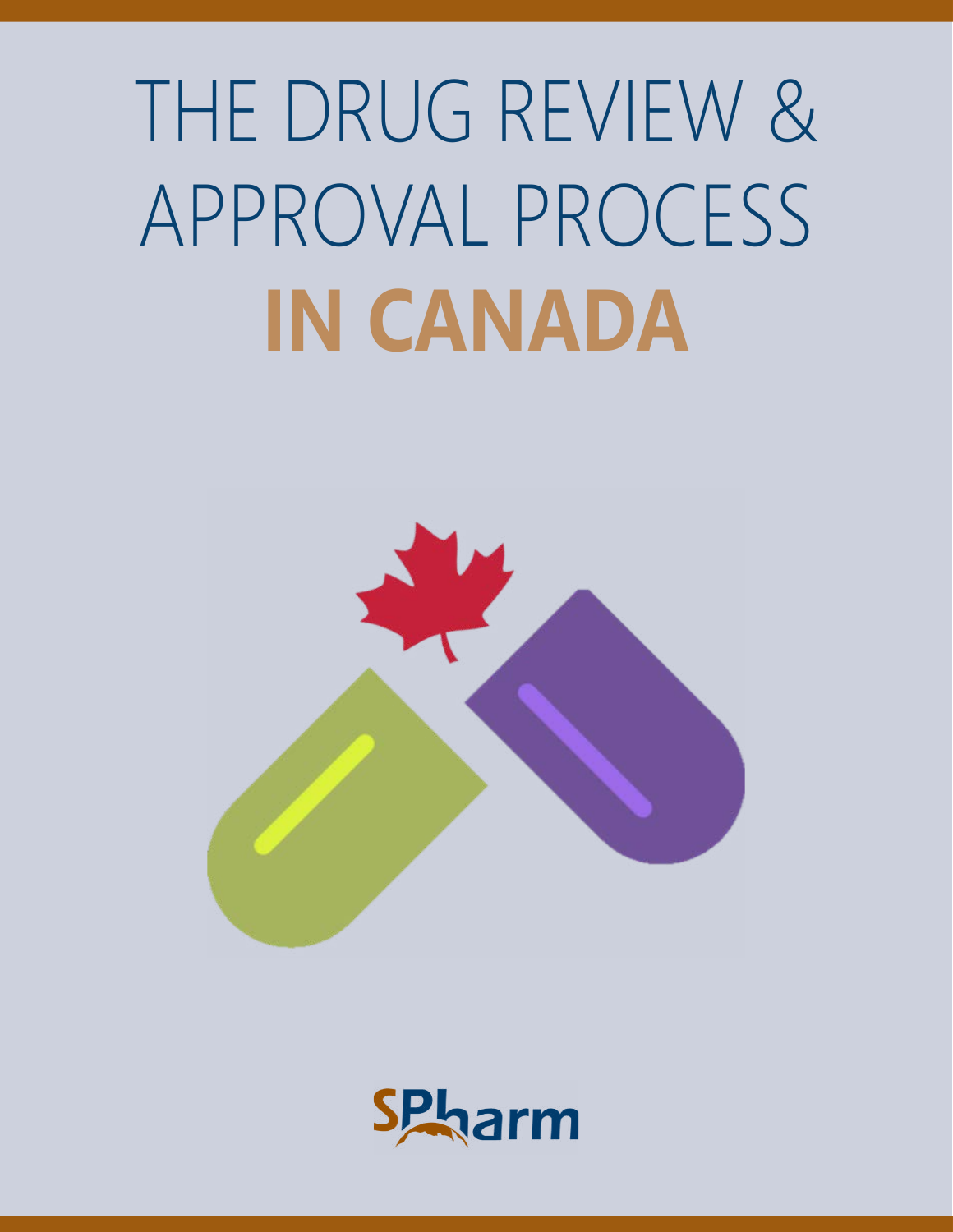## **The Drug Review & Approval Process In Canada**

How are drugs reviewed in Canada is a question often asked. For a drug, a biologic or a genetic therapy, a medical device, a combination product, a natural health product or other health product company seeking approval of their product for sale in **Canada**, it is important to understand that the approval process is subject to close scrutiny by the governing regulatory body.

However, the review process and preparing for that review process does not have to be complex, intimidating, nor frustrating. The key is to know, follow and/or clarify the process related to the health product of interest and ensure preparedness with proper data and documentation.

What follows is a brief summary of the **Canadian Drug Review and Approval Process** in accordance with the Food and Drugs Act (FDA), the Food and Drug Regulations (FDR), the related policies and [Health Canada](https://www.canada.ca/en/health-canada/services/drugs-health-products/drug-products/fact-sheets/drugs-reviewed-canada.html)  [guidelines.](https://www.canada.ca/en/health-canada/services/drugs-health-products/drug-products/fact-sheets/drugs-reviewed-canada.html)

#### **How are drugs reviewed and authorized to be marketed and sold in Canada?**

Most health products, including drugs to be marketed or sold in Canada are reviewed and authorized by the Health Products and Food Branch (HPFB) of Health Canada, more precisely, under the Therapeutic Product Directorate (TPD) or the Biologic and Genetic Therapies Directorate (BGTD), for drugs and biologic, respectively. Each of these Directorates have specific offices and bureaus.

Drugs are authorized to reach that market only once they have successfully gone through the relevant Bureau review process, responsible for assessing their safety, efficacy and quality, and, received a favorable decision. Even after a health product receives a favorable decision and can proceed with its sale in Canada, monitoring of its effectiveness and safety continues.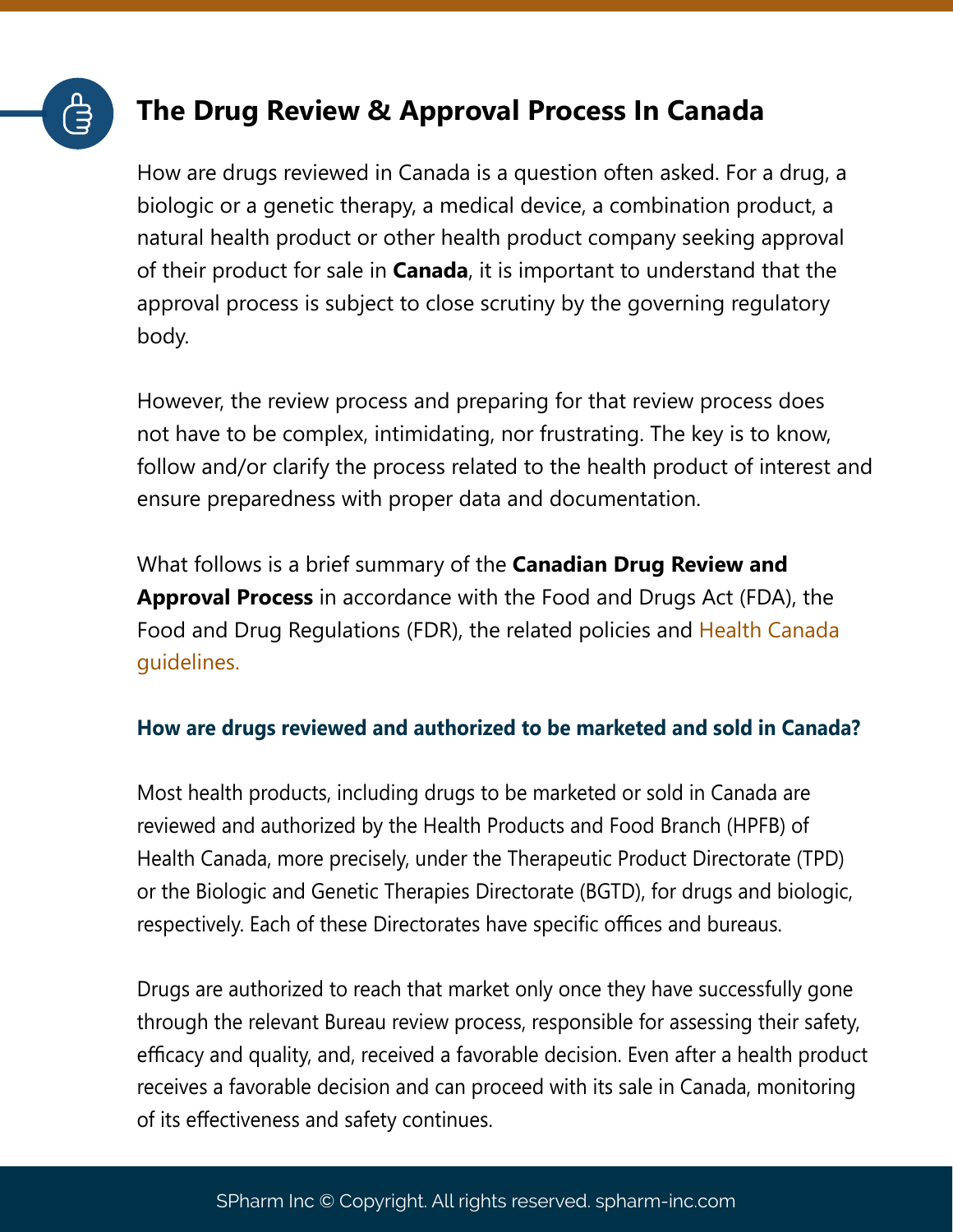#### **What is the Health Products and Food Branch?**

Health Canada's HPFB is the national authority that is responsible for regulating, evaluating, and monitoring the safety, efficacy, and quality of drugs, biologics, genetic therapies and other health products available for the Canadian marketplace. The HPFB's mandate is to manage the health-related risks and benefits of health products and foods for Canadians.

# **THE DRUG DEVELOPMENT PROCESS**

We have categorized the drug development process in 5 stages and have provided a graphic below to accompany the text.

# **STAGE 1: INITIAL DRUG RESEARCH**

Researchers start by discovering and identifying various chemical, biological substances or other products on the way towards developing a drug. This can be done through new information regarding a disease process, many tests of molecular compounds to find possible beneficial effects, existing treatment that have unanticipated effect and new technologies.

Once the researchers have identified a promising compound, they perform testing for activity, efficacy, toxicity and ultimately, gather preliminary information on its effectiveness and safety. This initial research can take a few years of experimentation. If the results are promising, researchers will proceed to the next step of development.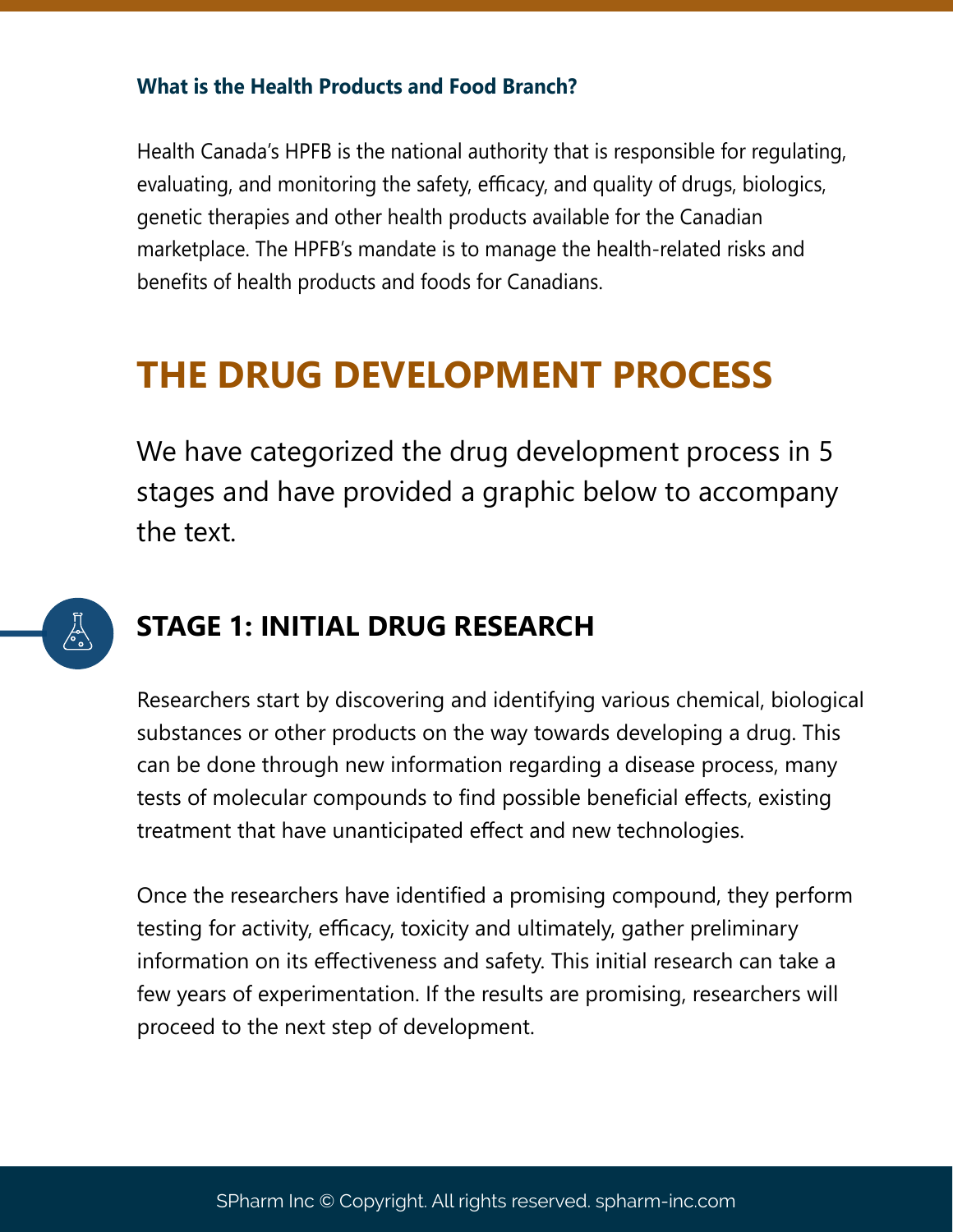**A representation of the Drug Development Process is presented in the graphic below:**





# **STAEGE 2: PRE-CLINICAL STUDIES**

The next step in development is where researchers administer the drug to selected species of animals (in vivo) or cells (in vitro).

The drug must be shown to cause no serious harm (toxicity) at the doses required to have an effect. If results from these initial studies are promising and further tests show acceptable safety levels and clear or potential efficacy, then the next step would be to submit a Clinical Trial Application to the TPD or BGTD for authorization to allow human participation in a Canadian clinical trial.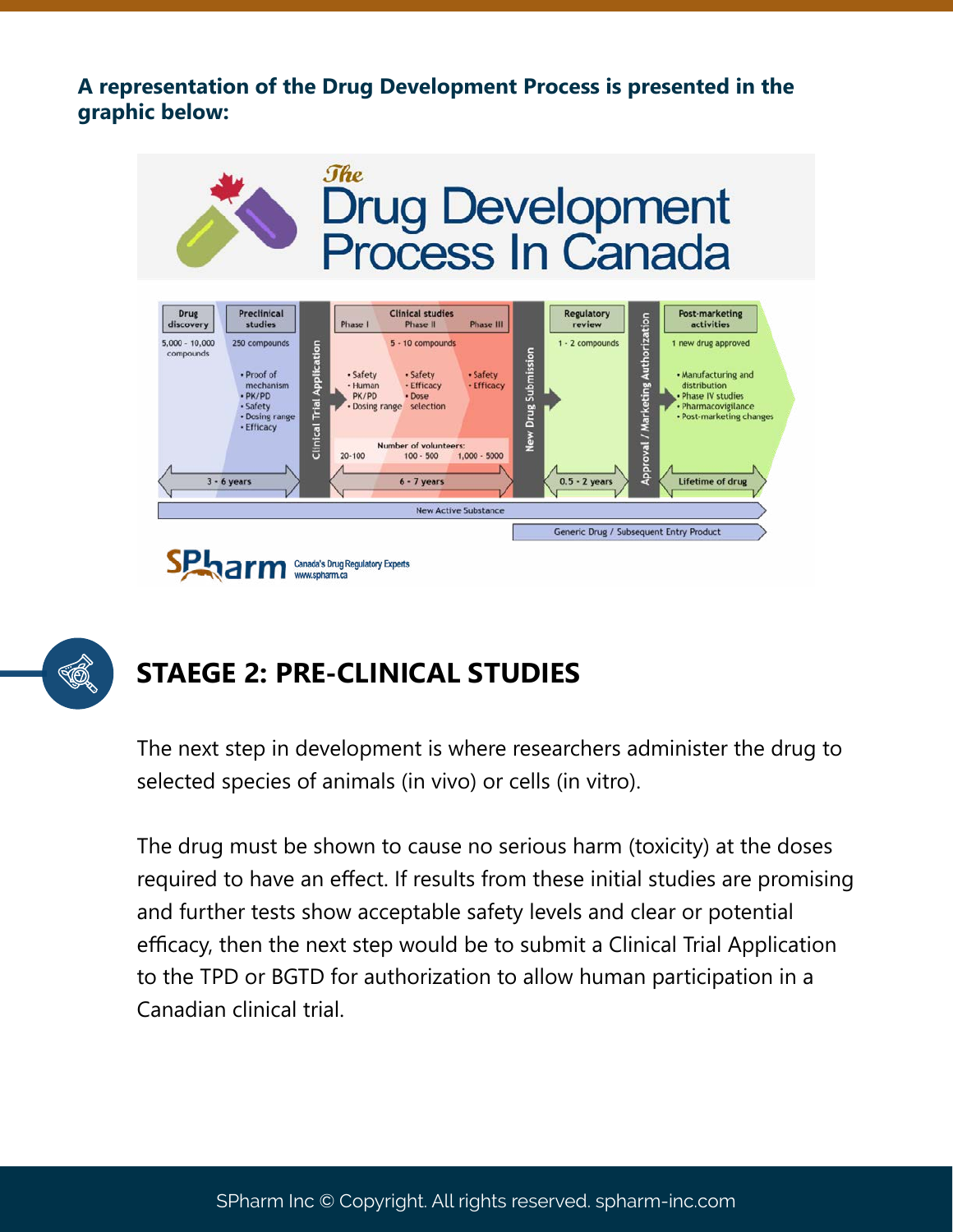

### **STAGE 3: CLINICAL TRIALS**

All drugs authorized to be marketed or sold in Canada must have been studied in clinical trials. The information gathered from these trials are then included in the relevant regulatory dossiers to be reviewed for the drug to be eventually authorized for sale in Canada by the HPFB, through its relevant Directorate. The results of clinical trials conducted in humans are key components of the review process by the HPFB.

The purpose of a trial is to gather clinical information about a drug's effectiveness, safety, determine best dosing/usage in humans, evaluate any adverse drug reactions and compare results to already existing treatments for the same disease or condition or, to placebo when no treatment already exists for the aimed pathology (when ethically possible).

#### **Clinical Development:**

If clinical trials have already been done in Canada and/or in other countries, that is, at the end of the clinical development plan, the sponsor may choose to file a New Drug Submission with the HPFB in order to gain authorization to market and sell the drug in Canada (see New Drug Submission process section below).

However, when a sponsor aims to conduct a clinical trial in Canada, during the clinical development program, then a Clinical Trial Application (CTA) must be submitted to be reviewed and approved by the HPFB's relevant Directorate in order to proceed with the trial. The results of these studies will be part of the drug approval process.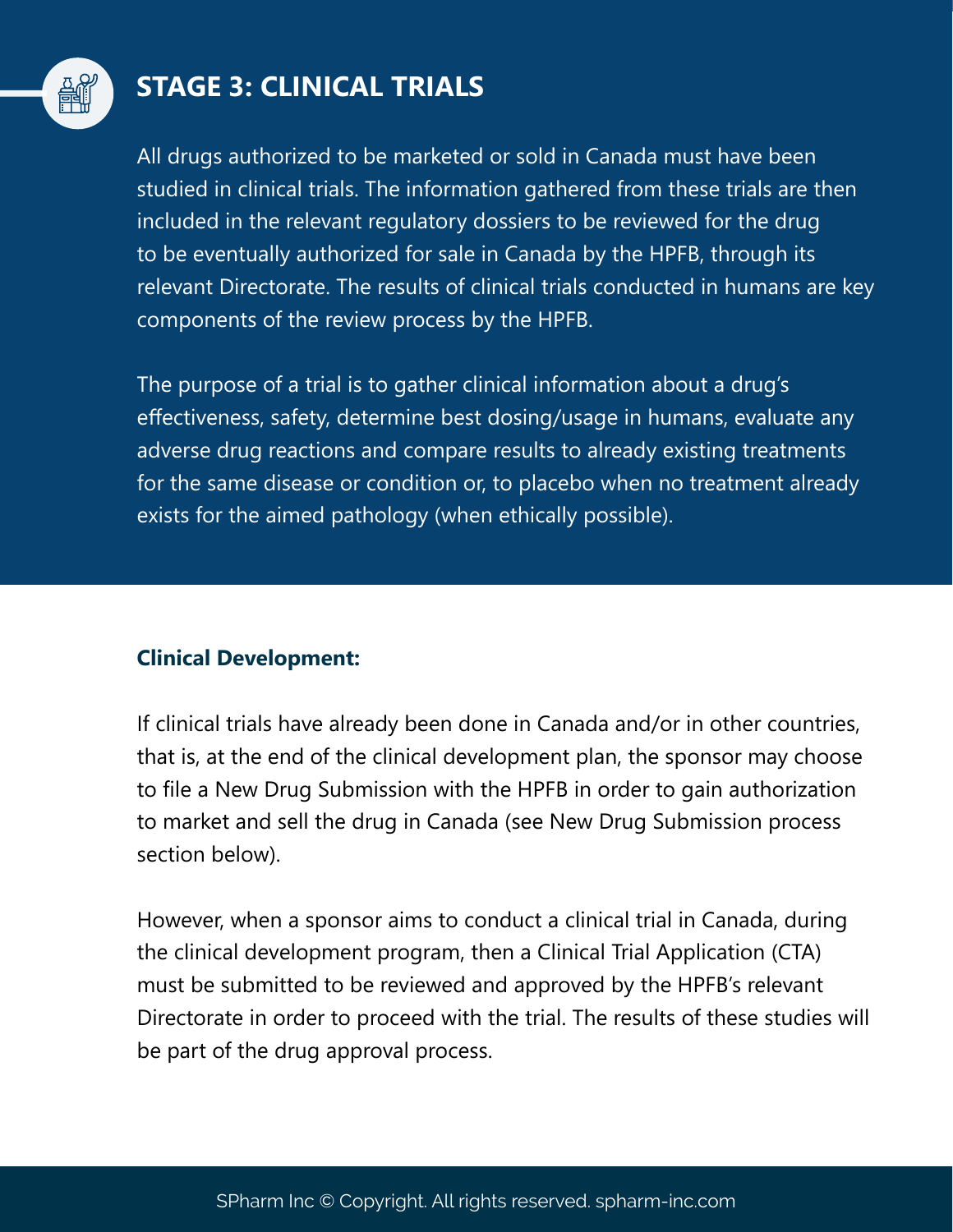#### **Clinical Trial Application:**

The Canadian CTA dossier is simple and consists of the following documents (exceptions are possible): administrative form, protocol, protocol summary (Health Canada's template), Informed Consent Form, Investigator's Brochure and quality dossier summary (Health Canada's template per study phase).

Health Canada reviews the CTA and notifies the sponsor within 30 calendar days from the date that the application is considered complete. Questions may be issued during the review, and the sponsor will have 2 calendar days to provide the response (exceptions can apply).

Note that CTAs are required for phases I to III clinical trials. The authorization (No Objection Letter) is mandatory prior to initiating the trial and importing the investigational product(s) in Canada.

If the HPFB provides authorization, the study can be underway with human subjects that are informed and have given their consent to be administered the drug for their participation. Note that a Canadian Ethic Committee must also approve the study material (protocol, Investigator's Brochure and Informed Consent Form).

Tests are conducted in a controlled environment where drug administration procedures and results are closely tracked, monitored and analyzed.

#### **Clinical Trial Phases**

There are, in summary, four (4) phases in the clinical trials process. Each clinical trial phase for drugs has a different purpose.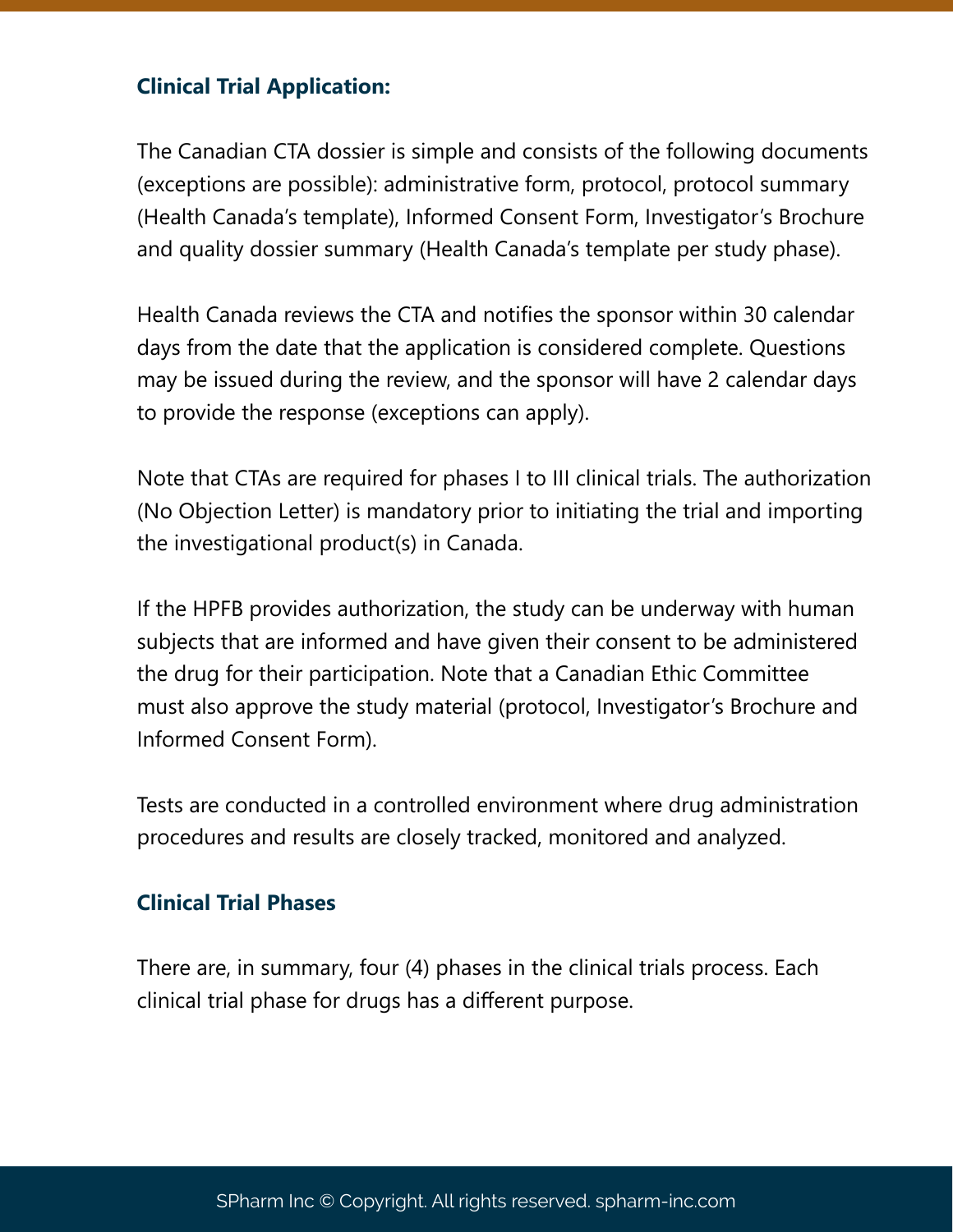#### **Phase 1 – The Safety phase**

This phase usually tests an investigational drug on a small group of healthy individuals for the first time (except when not ethically acceptable to do so). The purpose is to determine the pharmacokinetics/pharmacological action of the drugs, find a safe dosage range and identify adverse drug reactions.

#### **Phase 2 – The Effectiveness phase**

In this phase, the drug is given to a larger group of individuals with the pathology to be treated (usually several hundred). The purpose is to obtain data on the effectiveness of the drug, to further assess the drug's safety and to determine the best dose.

#### **Phase 3 – The Confirmation Phase**

If the results from Phase 2 look promising, the drug manufacturer would proceed into Phase 3 trials. In this phase, the drug is given to even larger groups of patients (usually in the thousands). The purpose of this phase is to confirm the drug's effectiveness, monitor side effects, compare the drug to other commonly used treatments and to collect further information that will allow the drug to be used and marketed safely.

#### **Phase 4 – The Monitoring phase**

Phase 4 trials are done after the drug is already approved and sold on the market. The purpose of this phase is to gather more information on the best ways to use a drug, and the long-term benefits and risks to the population.

Unless agreed to with Health Canada, these studies do not need to be submitted under a Clinical Trial Application, when used according to the terms of the market approval.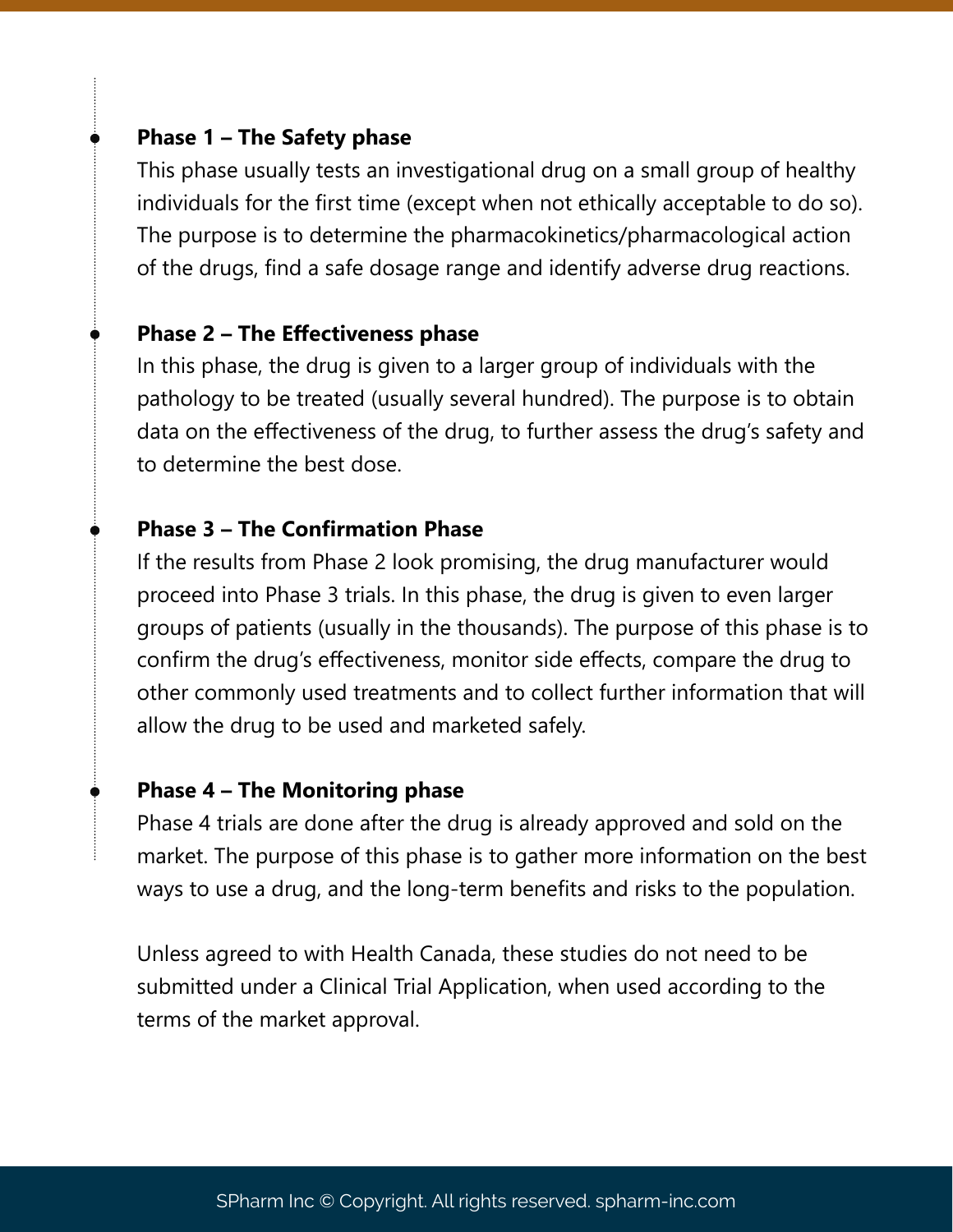If the drug is to be used outside the terms of the market approval (that is in a different population, for a different indication, using a different dose, etc.), the study will not be considered a phase IV. Consequently, in these cases, a CTA will need to be submitted to Health Canada in order to obtain a No Objection Letter.



## **STAGE 4: THE DRUG APPROVAL PROCESS**

#### **New Drug Submission (NDS)**

If results of all the preclinical studies and the clinical trials show that a drug's potential therapeutic benefit outweighs its risks (side effects, toxicity, etc.), and the chemistry and manufacturing dossier is complete, then the sponsor may decide to file an NDS with the appropriate HPFB Directorate in order to be granted authorization to sell the drug in Canada.

A sponsor can submit an NDS whether the clinical trials were done in Canada or in other countries. The NDS must include the results of the quality (Chemistry and manufacturing), preclinical and clinical studies, whether done in Canada or in other countries.

The drug's efficacy and safety data is evaluated and the Risk/Benefit analysis is performed, before reaching a decision.

The information requested as part of an NDS application must be detailed enough that Health Canada can make an assessment on the safety and effectiveness of the new drug. All submissions must be provided to Health Canada in an electronic Common Technical Document (eCTD) format.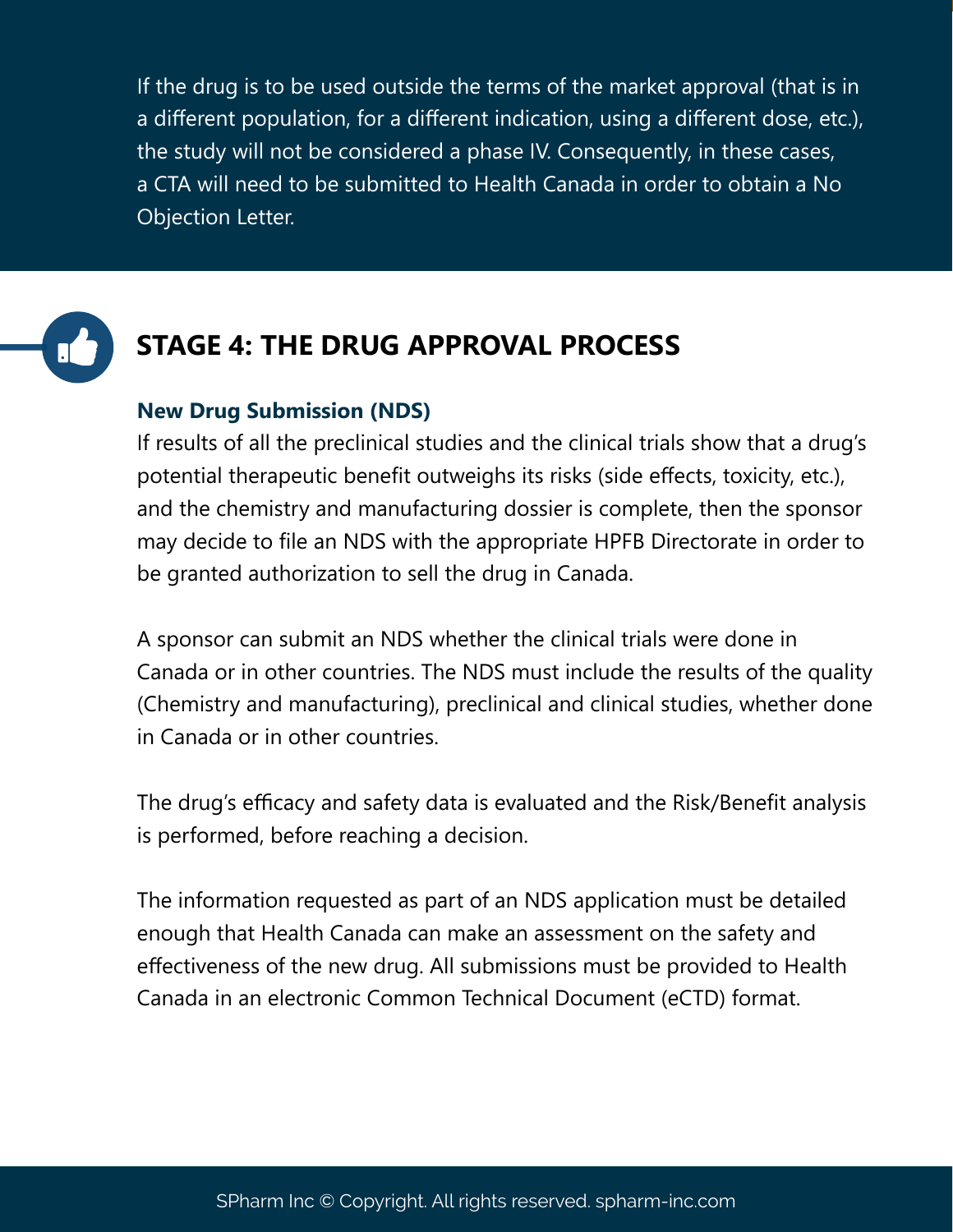Harmonization (ICH) initiatives, in their effort to harmonize efficacy, safety and quality (chemistry and manufacturing) requirements globally for the registration of drugs (pharmaceuticals, biologicals, genetic therapies, …) for human use. This initiative includes standard information organization for new drug registration applications. The CTD format is divided into five modules: Module 1 contains region-specific information and Modules 2–5 contain common clinical, nonclinical and quality information with some regional variations.

#### **The CTD format is presented below.**



#### **CTD Triangle**

The CTD triangle. The Common Technical Document is organized into five modules. Module 1is region specific and modules 2, 3, 4 and 5 are intended to be common for all regions.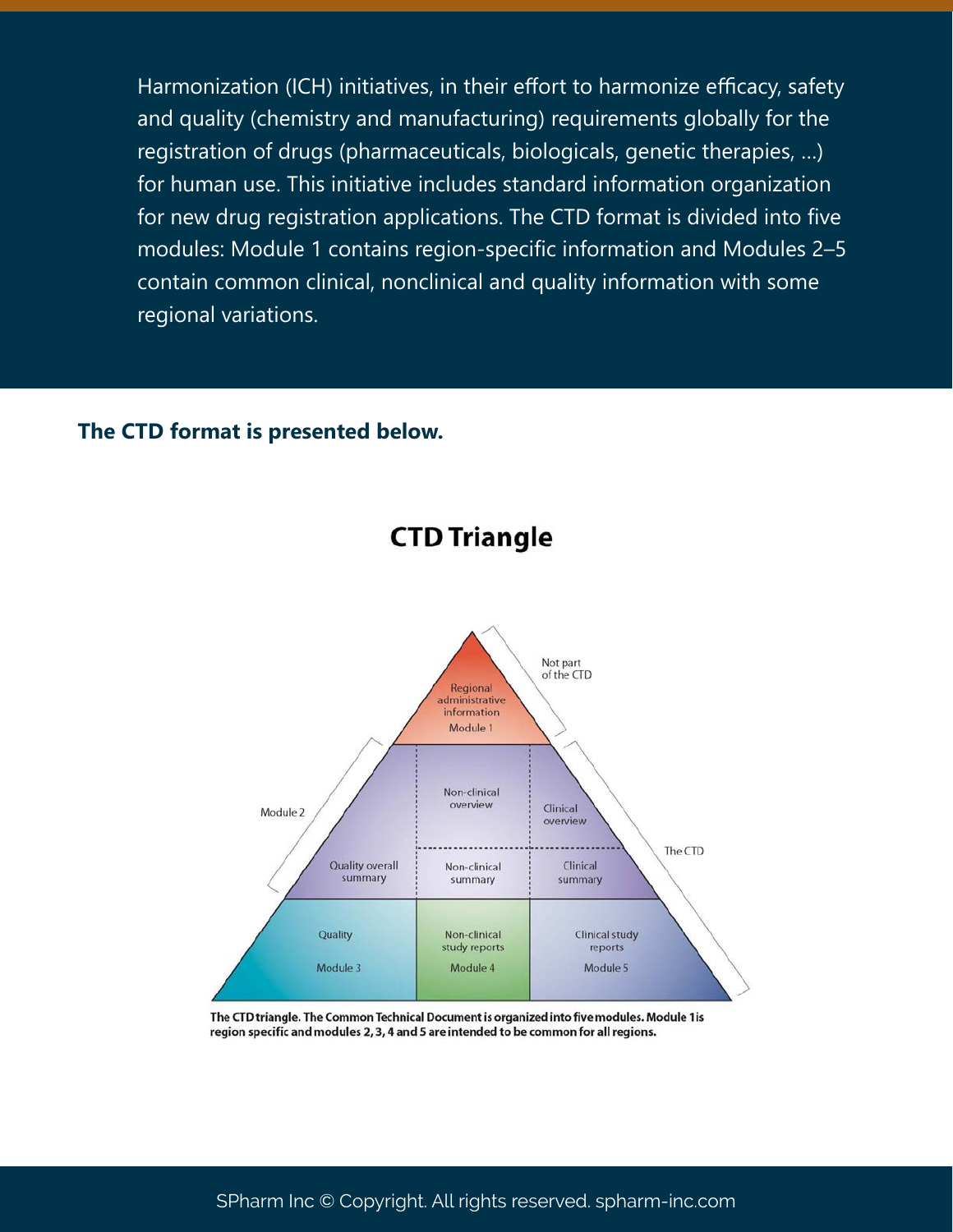The Module 1 (regional) includes the following, amongst other information:

- Administrative form
- Product Monograph
- Mock-up of Inner and Outer labels
- Certified Product Information Document
- Brand Name Analysis
- Risk Management Plan
- Etc

#### **Abbreviated New Drug Submission (ANDS)**

The ANDS regulation was created to make the approval process for generic drugs simpler and more cost effective. Under an ANDS, the manufacturer of a drug has to prove that its product is pharmaceutically equivalent and/and bioequivalent with the innovator's drug.

For the purpose of an ANDS the sponsor may need to perform a bioequivalence study or a physico-chemical comparison (parenteral drugs or drugs for which it is not ethical to conduct the study on healthy volunteer).

#### **Review Process**

The HPFB reviews the NDS and all the information about the drug captured during the development process (quality, preclinical and clinical) and evaluates the risks of the drug versus its benefits to the Canadian population.

More specifically, HPFB reviews information regarding the drug's manufacturing, packaging and labelling, as well as, information about the drug's therapeutic claims and side effects.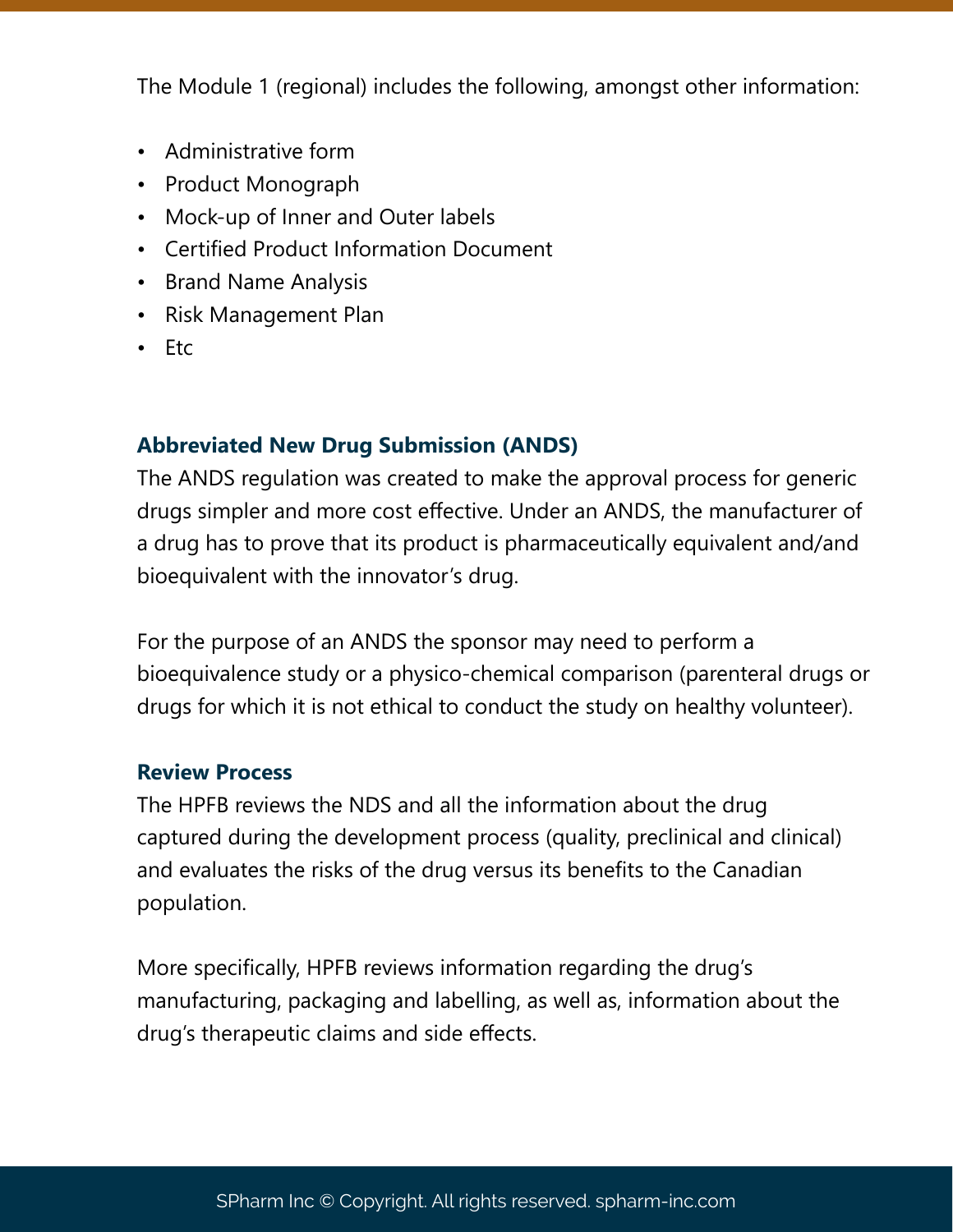What Doctors and patients will be told about the drug will also be reviewed, through the drug's monographs and information sheets.

All drugs allowed to be sold in Canada are reviewed to ensure that they meet the requirements of the Food and Drugs Act and its Regulations. Once these requirements are met, the sponsor (usually the Marketing Authorization Holder) would receive a Notice of Compliance, confirming the dossier's compliance with the Food and Drugs Act and its Regulations.

#### **How long does the drug review process take?**

The target review timeline ranging from 7 months (accelerated review and ANDS) to 1 year (standard NDS). The exact time for Health Canada to review drug safety and efficacy information from an NDS depends on the type of drug, the quality of the dossier, the amount of questions that Health Canada raises during the review process, the answers provided by the sponsor and if the targeted timelines for the responses are respected.

Once the review is complete, the Regulatory Agency decides to approve (or reject) the use of a new medication.

In some instances, it can take longer than the targeted review timelines. HPFB review timelines are based on internationally competitive performance targets that are usually respected. By experience, the review can take anywhere from 6 months to 2 years, rarely more.

The average time of the full drug development and approval process from initial research, preclinical studies, through the 3 phases of clinical trials to drug approval is 12 years (between 8 & 15 years).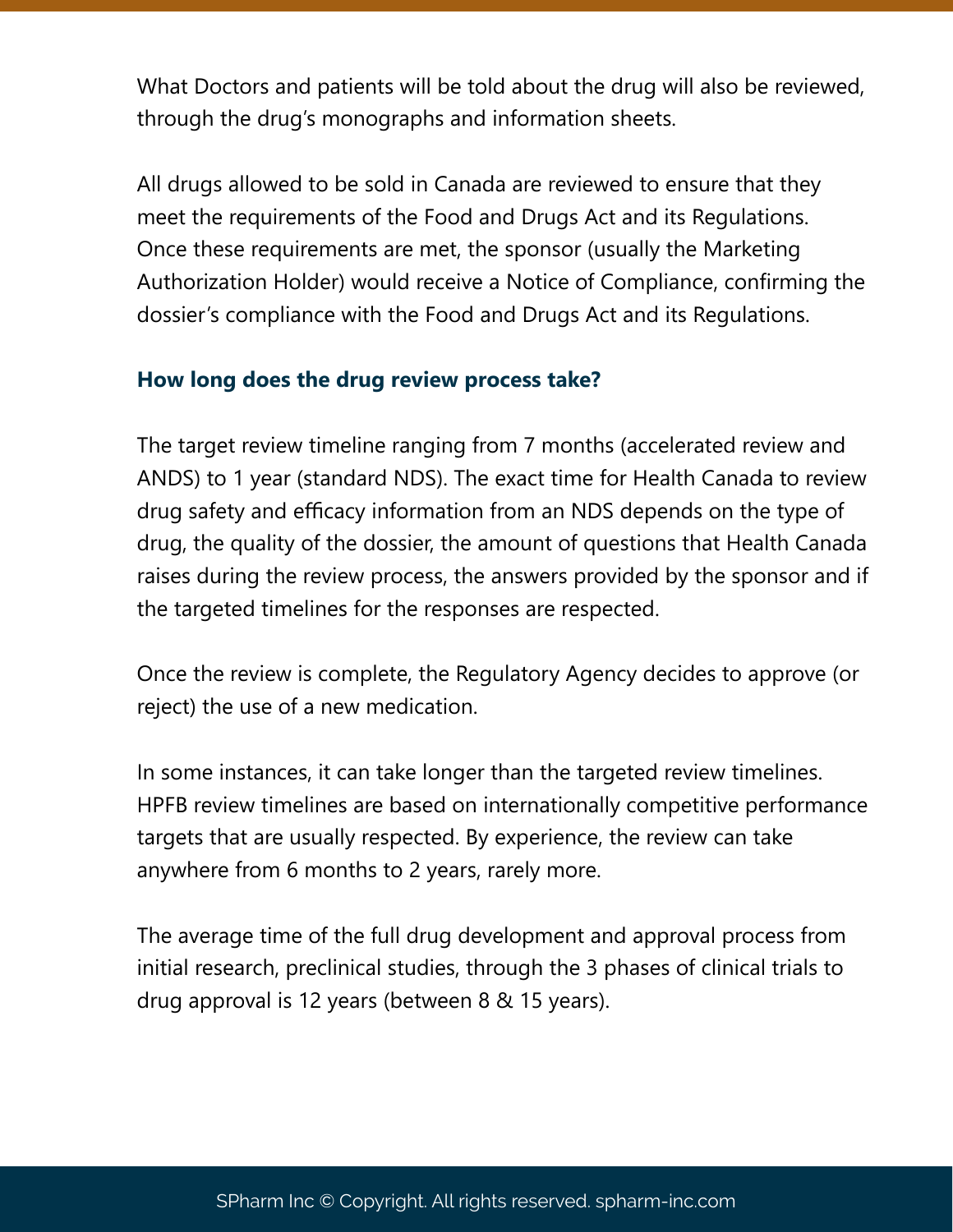# **THE DECISION**

**The Notice of Compliance:** Once the review is complete, if the conclusion is that the benefits of the drug outweigh the risks, that the risks can be managed and confirming the dossier's compliance with the Food and Drugs Act and its Regulations, then the sponsor in Canada receives a Notice of Compliance (NOC), as well as a Drug Identification Number (DIN), which is specific to a drug product to be sold on the Canadian market.

**What happens if a Drug receives a Notice of Non-Compliance?** Upon the completion of the review process, if the HPFB finds that there is insufficient evidence to support the safety, efficacy or quality claims of the drug, HPFB will not grant a marketing authorization for that drug. At this point, the sponsor typically has 3 options: to supply additional information to the HPFB, to re-submit a submission at a later date with additional supporting data (without prejudice), or to ask that HPFB to reconsider its decision.

#### **Accelerated Review Process**

For health conditions that are serious, life-threatening or for a severely debilitating disease (such as Alzheimer's disease, cancer, AIDS, or Parkinson's Disease), the HPFB can provide faster authorization of a drug as follows:

- 1. Priority Review (PR): Applies to drugs that shows substantial evidence of clinical effectiveness at the end of the clinical trial phases.
- 2. Notice of Compliance with conditions (NOC/c): Applies to drugs with promising evidence of clinical effectiveness throughout the clinical trial phases. Approval would be granted to a manufacturer to market and sell that drug in Canada with the condition that the manufacturer execute additional studies to confirm the drug's benefit and safety.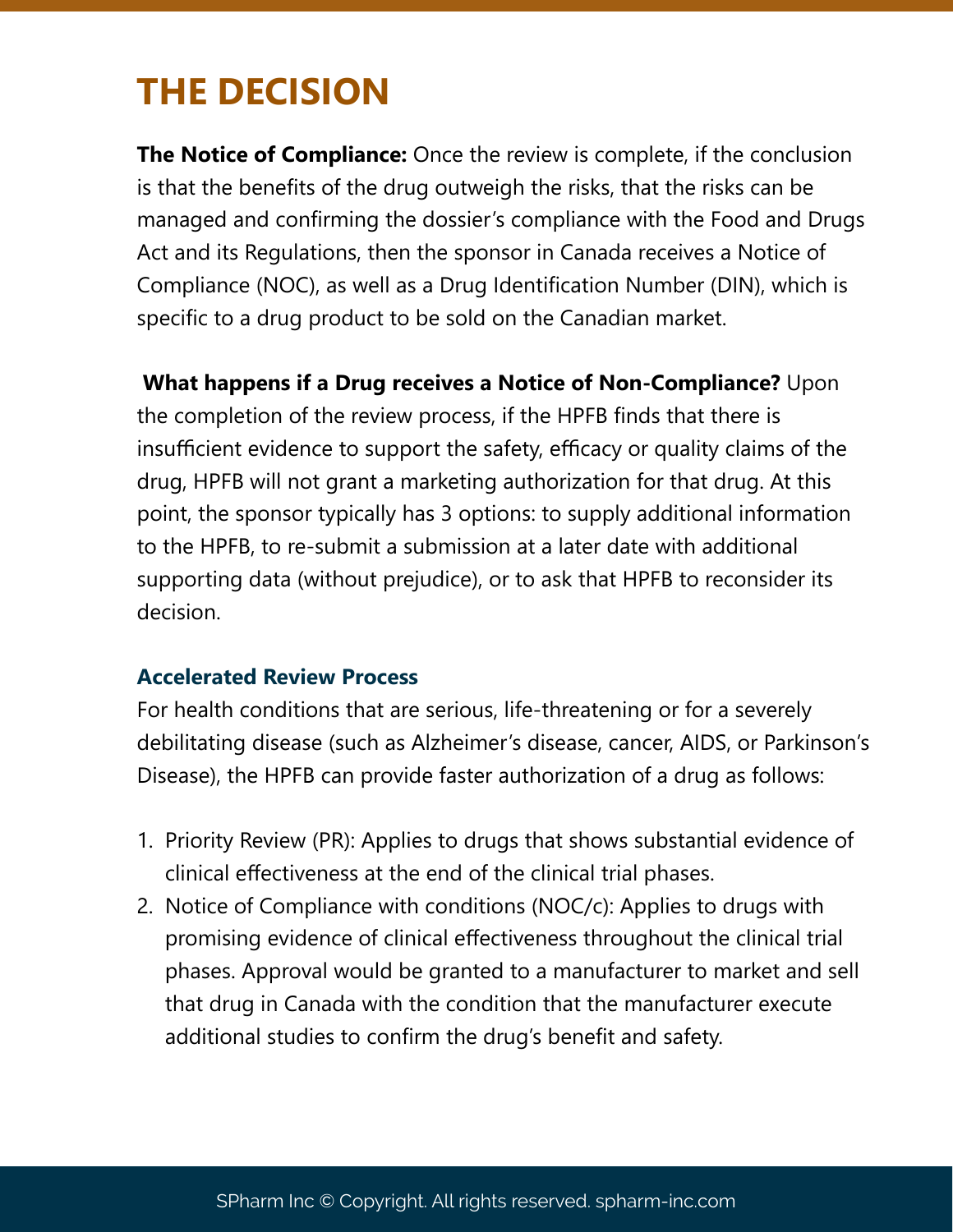To be considered for PR or NOC/c, the drug must meet the following standards as described by Health Canada; *the drug must provide:*

- *• effective treatment, prevention or diagnosis of a disease or condition for which no drug is presently marketed in Canada; or*
- *• a significant increase in efficacy and/or significant decrease in risk such that the overall benefit/risk profile is improved over existing therapies, preventatives or diagnostic agents for a disease or condition that is not adequately managed by a drug marketed in Canada*

Related to the NOC/c, some of the conditions of the Notice of Compliance include a requirement to closely monitor the drug for safety and to provide HPFB with regular updates. Once the conditions are met, the designation of "with condition" is removed from the NOC.

# **STAGE 5: AFTER-APPROVAL**

。<br>4년<br>2월

Getting a Notice of Compliance from Health Canada isn't the last step in the process of selling and marketing the drug in Canada. Once a health product is approved and, on the market, the HPFB requires a sponsor to ensure that the use of its drug is done under the terms of its market authorization.

In addition, Life Cycle Management activities (post approval submissions to Health Canada, for new indications, new dosage forms, new strengths, manufacturing changes, etc.) are required to ensure the maintenance of the product License with its related improvements. In summary, sponsors need to ensure its continued compliance with the Food and Drug Regulations, while their products are on the market.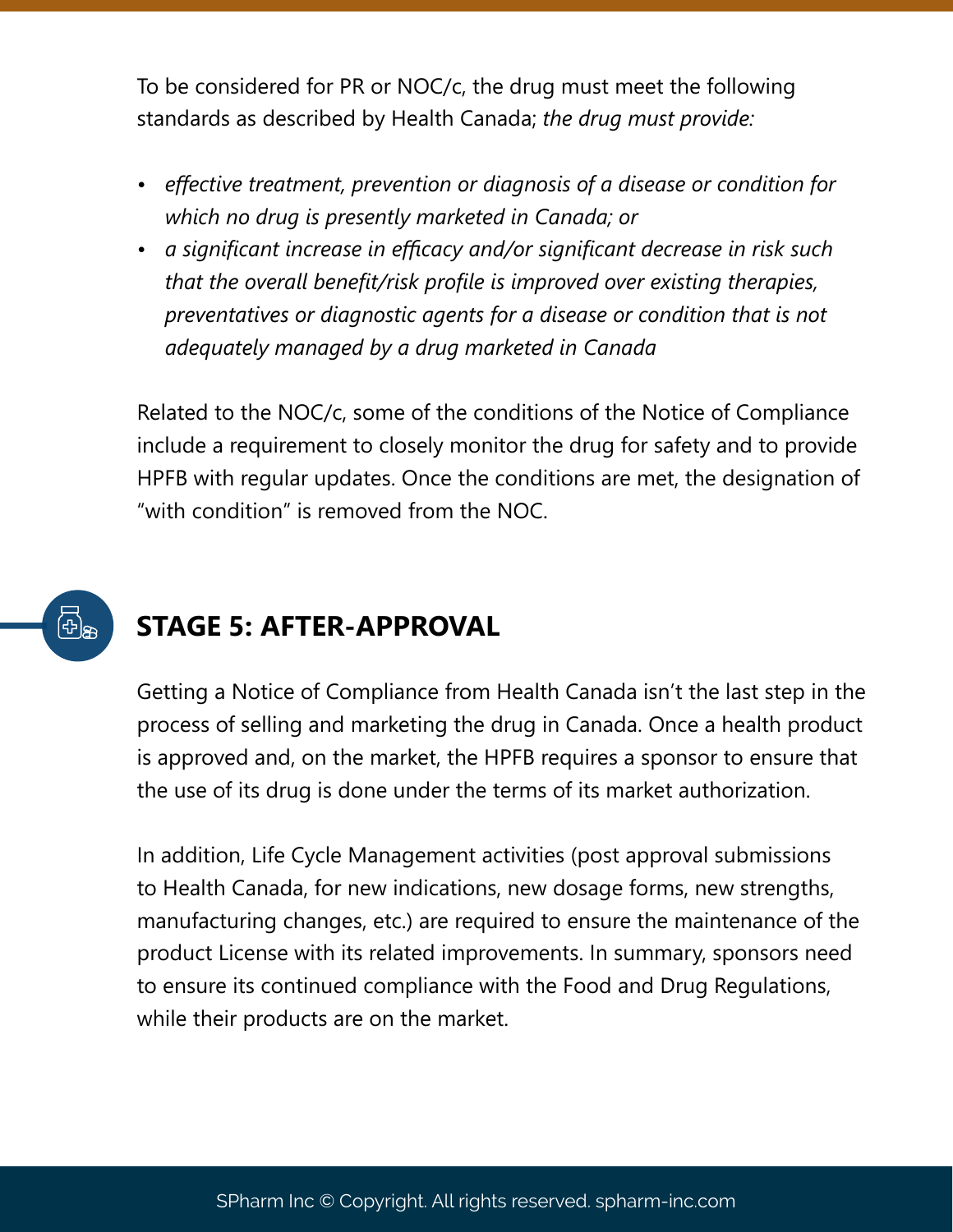On the other hand, Health Canada monitors drug information & adverse drug reactions reporting, conducts market surveillance, investigates complaints and manages recalls if necessary, amongst other things.

There are also more processes and regulations to follow and consider, either before, during or after the review process, and before that drug is officially marketed, distributed and sold in Canada. Topics such as licensing, warehousing, wholesale distribution rules and the Drug Establishment Licence (DEL), regulations around distribution to consumers, regulations around the marketing and advertising activities, provincial requirements, health insurance funding rules, among others.

All of these topics are worthy of their own article and are beyond the scope of this one.



# **SUMMARY**

Health Canada is the federal body that regulates the drug approval process under the Food and Drugs Act (FDA) and its regulations (FDR), its related policies and guidance. Before a drug can be distributed and sold in Canada, its manufacturer must receive a Notice of Compliance (NOC) from Health Canada, and the drug must be assigned a Drug Identification Number (DIN), uniquely identifying all drug products sold in a dosage form in Canada. New drugs must also go through extensive testing before being granted an NOC.

It can take anywhere from 6 months to 2 years for Health Canada to review drug safety and efficacy information before providing a decision on whether an NOC is to be granted. Once granted, it represents that the drug meets the required standards under the Food and Drugs Act and its regulations, for use in humans. The monitoring for drug safety continues even once the drug finally makes it to consumers.